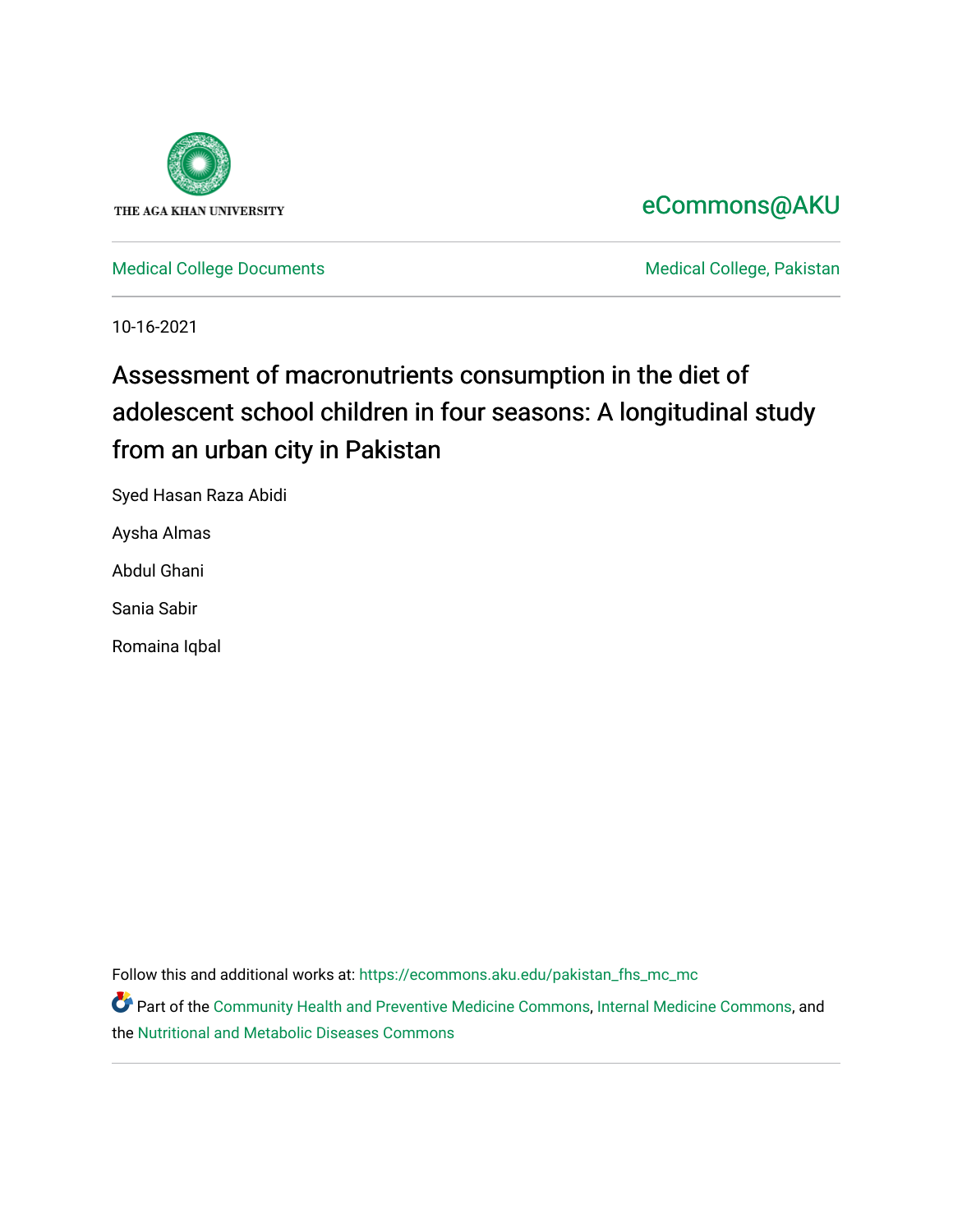# **RESEARCH ARTICLE**

**Open Access**



# Assessment of macronutrients consumption in the diet of adolescent school children in four seasons: a longitudinal study from an urban city in Pakistan

Syed Hasan Raza Abidi<sup>1</sup>[,](http://orcid.org/0000-0001-7146-7183) Aysha Almas<sup>2\*</sup> <sup>(D</sup>, Abdul Ghani<sup>3</sup>, Sania Sabir<sup>2</sup> and Romania Iqbal<sup>4</sup>

# **Abstract**

**Background:** A healthy diet in the adolescence period is essential for physical, mental, and immunological development. We aimed to assess macronutrient consumption in the diet of adolescent school children using 24 h recalls in four seasons of the year.

**Method:** This was a longitudinal study conducted from February 2014 to June 2015. The study population included 155 school children aged 7–14 years from an urban school in Karachi. 24HR recall was conducted on 4 random days of the 4 main seasons. A food composition table was developed where the weight, calories, carbohydrate, fat, and protein content of the food items were listed. Macronutrients quantifcation was calculated by using proportional weight from the food composition table. Food groups were also assigned to each food item including vegetables, fruits, grains, protein foods, dairy products, and oils.

**Results:** A total of 155 adolescent children aged between 7 and 14 years were approached. Out of the 155 preadolescents and adolescents, 150 (96.7%) agreed to participate. The mean (SD) age of the children was 11.31 (1.6) years, and 59% of all the children were males. Overall mean (SD) daily intake for all seasons was 195.31 (86.87) grams of carbohydrates, 94.77 (71.87) grams of proteins, and 55.87 (30.79) grams of fats. Carbohydrates formed 48.16%, protein 21.92%, and fat 29.93% of the total caloric intake. The mean (SD) daily caloric intake was 1517 (644) grams. Overall, the highest source of calories was from carbohydrate 781 (347) Kilocalories (Kcal), followed by fat 502 (277) Kcal and protein 379 (287). The Carbohydrate intake in 24 h was highest in the autumn; 212.81 (85.37), and there was a signifcant diference in carbohydrate intake in all seasons (*p* value 0.003). Consumption of discretionary food group was high (31.3%), and consumption of fruits and vegetables was low (29%).

**Conclusion:** The study reports a suboptimal caloric intake of fewer than 2000 cal/day among the adolescents from school. The highest source of calories was from carbohydrates.The highest consumption of food was in autumn and the least in summer. Fruits and vegetable intake was low, and discretionary food intake was high.

**Keywords:** Adolescent, 24-h diet recall, Pakistan, Nutrition

\*Correspondence: aysha.almas@aku.edu

<sup>2</sup> Department of Medicine, Aga Khan University, Stadium Road, Karachi, Pakistan

Full list of author information is available at the end of the article



**Introduction**

A healthy diet in the adolescence period (10–19 years) is essential for physical, mental, and immunological development [[1\]](#page-7-0). According to the World Health Organization, a defciency, excess, or imbalance of energy and nutrients

© The Author(s) 2021. **Open Access** This article is licensed under a Creative Commons Attribution 4.0 International License, which permits use, sharing, adaptation, distribution and reproduction in any medium or format, as long as you give appropriate credit to the original author(s) and the source, provide a link to the Creative Commons licence, and indicate if changes were made. The images or other third party material in this article are included in the article's Creative Commons licence, unless indicated otherwise in a credit line to the material. If material is not included in the article's Creative Commons licence and your intended use is not permitted by statutory regulation or exceeds the permitted use, you will need to obtain permission directly from the copyright holder. To view a copy of this licence, visit [http://creativecommons.org/licenses/by/4.0/.](http://creativecommons.org/licenses/by/4.0/) The Creative Commons Public Domain Dedication waiver ([http://creativeco](http://creativecommons.org/publicdomain/zero/1.0/) [mmons.org/publicdomain/zero/1.0/](http://creativecommons.org/publicdomain/zero/1.0/)) applies to the data made available in this article, unless otherwise stated in a credit line to the data.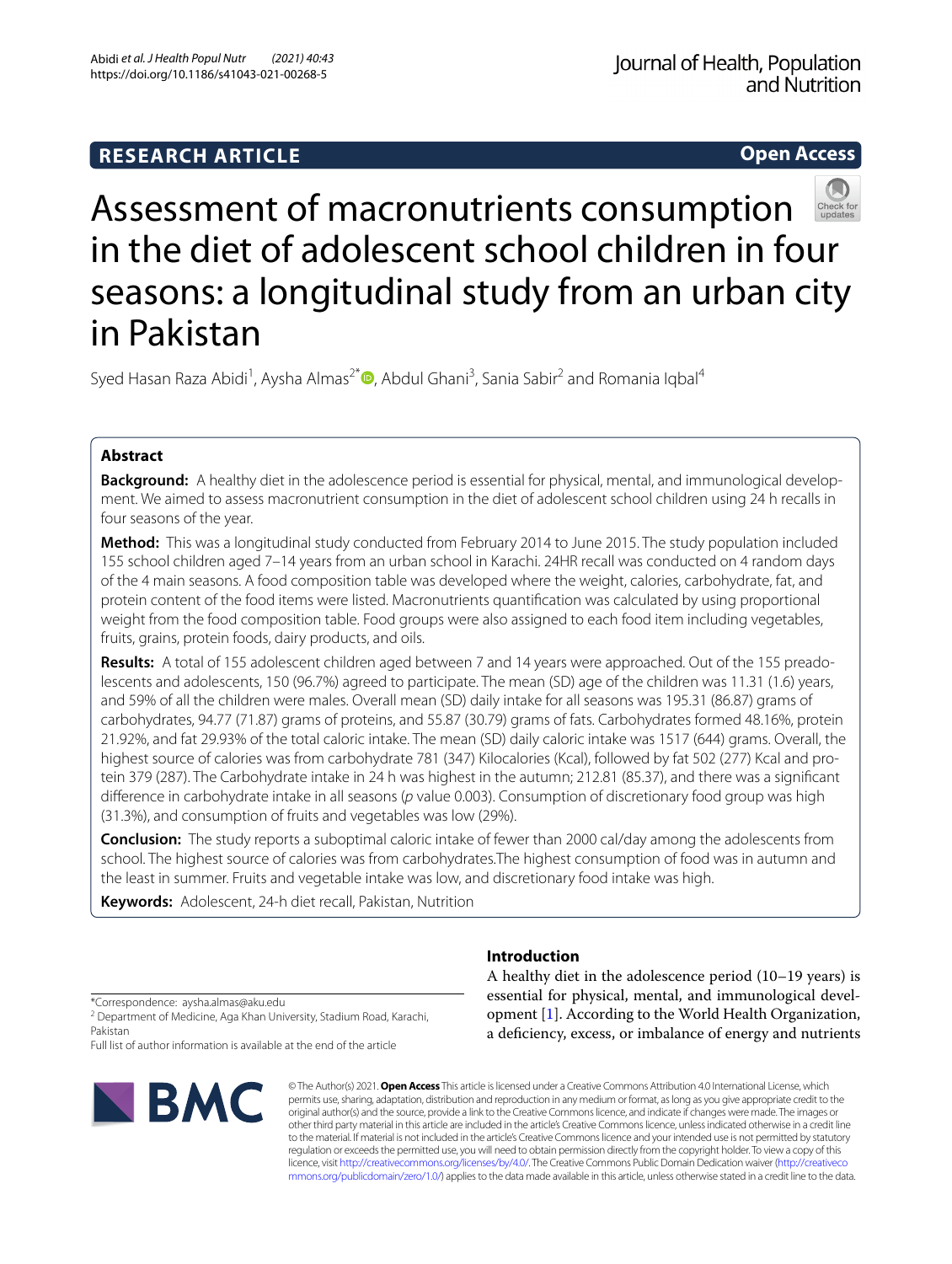can lead to malnutrition [\[2](#page-7-1)]. As adolescence is a period of growth, the age group is highly susceptible to developing of malnutrition. In lower middle -income countries like Pakistan, adolescents in all provinces have a high prevalence of both underweight and overweight [\[3](#page-7-2)]. It is essential to assess the dietary intake of these children for monitoring dietary patterns and designing interventions.

According to the National Nutritional survey of Pakistan, 2018, 11–21% of adolescents were underweight, 10–11% were overweight, and 5–7% were obese [\[3](#page-7-2)]. However, the macronutrient composition of the food was not described in the survey. Accurate measures for assessment of food intake are required in order to investigate the relationship between diet and health [[4\]](#page-7-3). Several methods of assessment of food intake have been used in the literature. These include estimated food records, weighed food records, food frequency questionnaires (FFQ), 24-h dietary recalls, 5-day dietary recall (5DDR), and brief dietary assessment instruments [\[5](#page-7-4)[–8](#page-7-5)]. In food records, the respondent records the foods and beverages and their consumed amount over one or more days. This however creates a considerable burden on the participant or the parent and often are completed later from memory which may lead to recall bias  $[8, 9]$  $[8, 9]$  $[8, 9]$ . The FFQ asks respondents to report their usual frequency of consumption of each food from a list of foods for a specifc period but this requires cognitive skills (for example, ability to average consumption) that many elementary school children lack  $[5, 10, 11]$  $[5, 10, 11]$  $[5, 10, 11]$  $[5, 10, 11]$  $[5, 10, 11]$ . The 5DDR has been used in capturing the participant's habitual eating patterns over 2 weekend days and 3 weekdays but this is resourceintensive [[6\]](#page-7-9). Brief dietary assessment instruments have been used in situations that only require assessment of a specifc part of the diet [\[12](#page-7-10)]. For the 24-h dietary recall, the respondent is asked to recall and report all the foods and beverages consumed in the preceding 24 h. The recall typically is conducted by interview, in person, or by telephone or computer  $[13]$ . The advantage of 24-h recall is that elementary school children without parental assistance can give information about their diet over 24 h [[14\]](#page-7-12), hence it serves as a gold standard to address two issues facing researchers studying this age group: literacy and motivation [\[15](#page-7-13)[–17](#page-7-14)].

Limited work has been done in Pakistan for the assessment of food intake in children. Studies have reported on nutrient consumption using the methods of assessment described above  $[18, 19]$  $[18, 19]$  $[18, 19]$  $[18, 19]$ . However, results of these studies were only onetime dietary assessments and did not consider the seasonal variation in the food intake of these children. In addition, the use of FFQ might have over or underestimated the quantity of food intake due to need of signifcant cognitive skills by children. We aimed to assess macronutrient consumption in the diet of adolescent school children using 24 h recalls in 4 seasons.

#### **Methods**

## **Study design, population, and setting**

It was a longitudinal study conducted from February 2014 to June 2015. School children aged 7–14 years, in class 3–7, were randomly selected from a local public school present in the East district of Karachi which houses the middle to higher-income population. Ethical approval from the Ethical review committee(2488-Med-ERC-13), Aga Khan University was taken before commencement of the study. Informed consent from the childrens' parents and assent from the children was taken. Recall 1 was during winter, recall 2 during summer, recall 3 during autumn, and recall 4 during spring. The sampling frame was the list of children aged 7–14 years admitted to this school. The list was obtained from the school administration, and a code was assigned to each child. Epi info was used to generate random numbers from the list. The children corresponding to the random numbers were then enrolled in the study. A minimum sample size of 150 children was required to estimate a proportion of 47% carbohydrate intake in summer season in a day with 95% confdence interval and absolute precision of 0.08. WHO sample size calculator, version 2.0 was used for this purpose [\[20\]](#page-7-17).

#### **24‑h dietary recall**

The 24HR dietary recall was conducted as an openended, prompted interview by a trained research dietician. The reference period for the recall was 24 h prior to the interview. The 24HR recalls were administered on any one of 5 randomly selected days, but avoiding days immediately following important religious and social festivals. To account for variations in diet, intake days were selected to represent the four main seasons of the year and weekdays as well as weekends. Interviews were conducted to take the respondent through the recall process in direct chronological order from the frst food encounter of the day to the last [[21](#page-7-18)]. Information about food consumption was obtained by asking about foods eaten at meals as well as snacks eaten between meals. Portion sizes of various foods and composite dishes consumed were obtained using household measures such as tablespoons, serving spoons, bowls, and cups. For shopbought items (e. g., bread), their characteristics (e. g., the size of the loaf and thickness of the slice) were included as well as their brand names. All recalls were conducted in the subjects' mother tongue. When a respondent was not able to identify a prepared food item by name, only the main ingredients and the type of preparation (e.g.,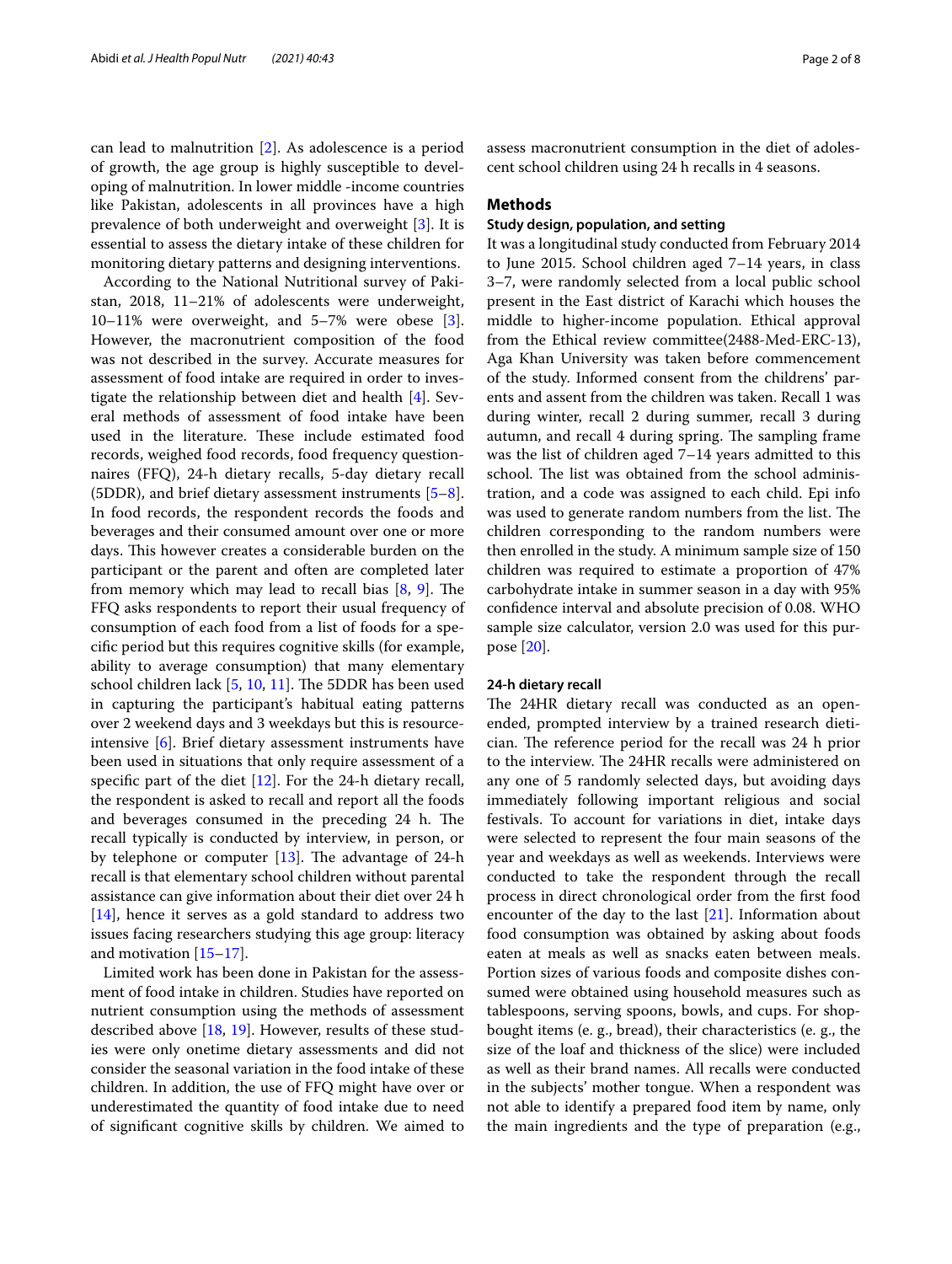curry or dry) were noted. An appropriate name was then assigned to the preparation by the interviewer.

# **Data entry from 24‑h recall** *Data entry*

Each participant was assigned a code, and each participant had multiple food item consumptions. For example, participant 2 utilized 7 food items. Each food item was numerically coded from 1 to 170 after reviewing twenty 24HR recall forms. If new food items were found in the subsequent form, they were assigned codes beyond 170. Each food item was also categorized for consistency of food;  $1=raw$ ,  $2=$ fried,  $3=$ boiled,  $4=$ cooked with water + spice + oil,  $5 =$  baked/roasted,  $6 =$  processed food/packet). The serving size was categorized as:  $1 =$ whole,  $2 =$ sliced/pieced,  $3 =$ cup,  $4 =$ plate,  $5 =$ bowl,  $6 =$ table spoon,  $7 =$ glass or 250 ml. The corresponding weight in grams (gm) of each of this serving size was: slice=29gm, cup=128gm, plate=200gm, bowl = 200gm, table spoon = 14.3gm, and Glass =  $250gm$ . For the whole item, the corresponding weight of the item was taken from the US Department of Agriculture's (USDA) National Nutrient Database. The quantity of each serving size was also recorded. The total weight of each food item was then calculated by multiplying the serving size weight \*quantity.

#### *Development of food composition table*

A food composition table was developed on excel where weight in gms, calories, carbohydrate, fat, and protein content of the food items was listed. The source for most of the items was the US Department of Agriculture's (USDA) National Nutrient Database for Standard Reference release 21 (USDA, Washington, DC, USA) [\[22](#page-7-19)]. For those food items which were not available on USDA, additional sources including the Bangladesh Food Composition Table (frst edition -2012) was used [[23](#page-7-20)]. In rare cases, if items were still not found then other websites were used (recipeofhealth.com, nutritionix.com, eatthismuch.com, dalda ka dastarkhwan).

#### *Calculation of Calories and macronutrients*

The corresponding standard value of each food item for calories, weight, and macronutrients was exported into the SPSS from the food composition table. Macronutrients including protein, fat, carbohydrate were calculated by using proportional weight from the food composition table. For example, if a chicken item weighing 140 g had 42-g protein, the protein content of 200  $g=200*42/140=60$  g protein. Similar calculations were done for all food items in the SPSS using compute function. Restructure variable was used to sum the food consumed along with its calories and macronutrients to get the sum of food eaten by a participant. Mean daily macronutrient and caloric consumption, overall percent macronutrient consumption, and percent macronutrient consumption according to the season was reported for each adolescent.

## *Categorization of food groups*

Food groups were also assigned to each food item using the dietary guidelines for Americans [\[24\]](#page-7-21). A healthy eating pattern includes a variety of nutrient-dense foods across and within all the food groups: vegetables, fruits, grains, protein foods, dairy products, and oils. All food items were categorized into the mentioned food groups except for oils due to the type of food that is prepared in this region, and a proper categorization would be quite resource-intensive, hence this is a limitation in our study.

#### **Statistical analysis**

Mean and standard deviation was used for quantitative variable while frequency and percentage were used for qualitative variables. Analysis of variance was used to compare the results among the 4 diferent recalls over the year. *P* value < 0.005 was considered as significant. Statistical package for social sciences version 20.1 was used for analysis.

## **Results**

A total of 155 adolescents aged between 7 and 14 years were approached. Out of the 155 preadolescents and adolescents, 150 (96.7%) agreed to participate. All participants participated in 3 recalls, however, 115 (76.6%) participated in the 4th recall. A total of 565 observations for 24-h recall was recorded over the year. The mean (SD) age of the children was 11.31 (1.6) years, and 59% of all the children were males. Table [1](#page-4-0) shows the demographics and class distribution in the school of the participants.

Overall mean (SD) daily intake of carbohydrates for all seasons was 195.31 (86.87) g, 94.77 (71.87) g of proteins, and  $55.87$  (30.79) g of fats. The Carbohydrate intake in grams in 24 h was highest in autumn; 212.81 (85.37), and there was a signifcant diference in carbohydrate intake in all seasons (*p* value 0.003). Similarly, the protein intake was 108.65 (80.48) g, and Fat intake was 64.62 (35.32) g which were also the highest in autumn (Table [2](#page-4-1) shows the Mean Daily Macronutrient Consumption in Grams for School Going Children in 4 seasons). It was also observed that carbohydrates formed the major component of the children's diets making up around 48.16% of the total caloric intake in all four seasons. Protein content was seen to be the lowest overall making only 21.92% of their diets on average. The fat content was also seen to be consistent among all the recalls averaging about 29.93% of the children's diets. Figure [1](#page-4-2) shows the percentage of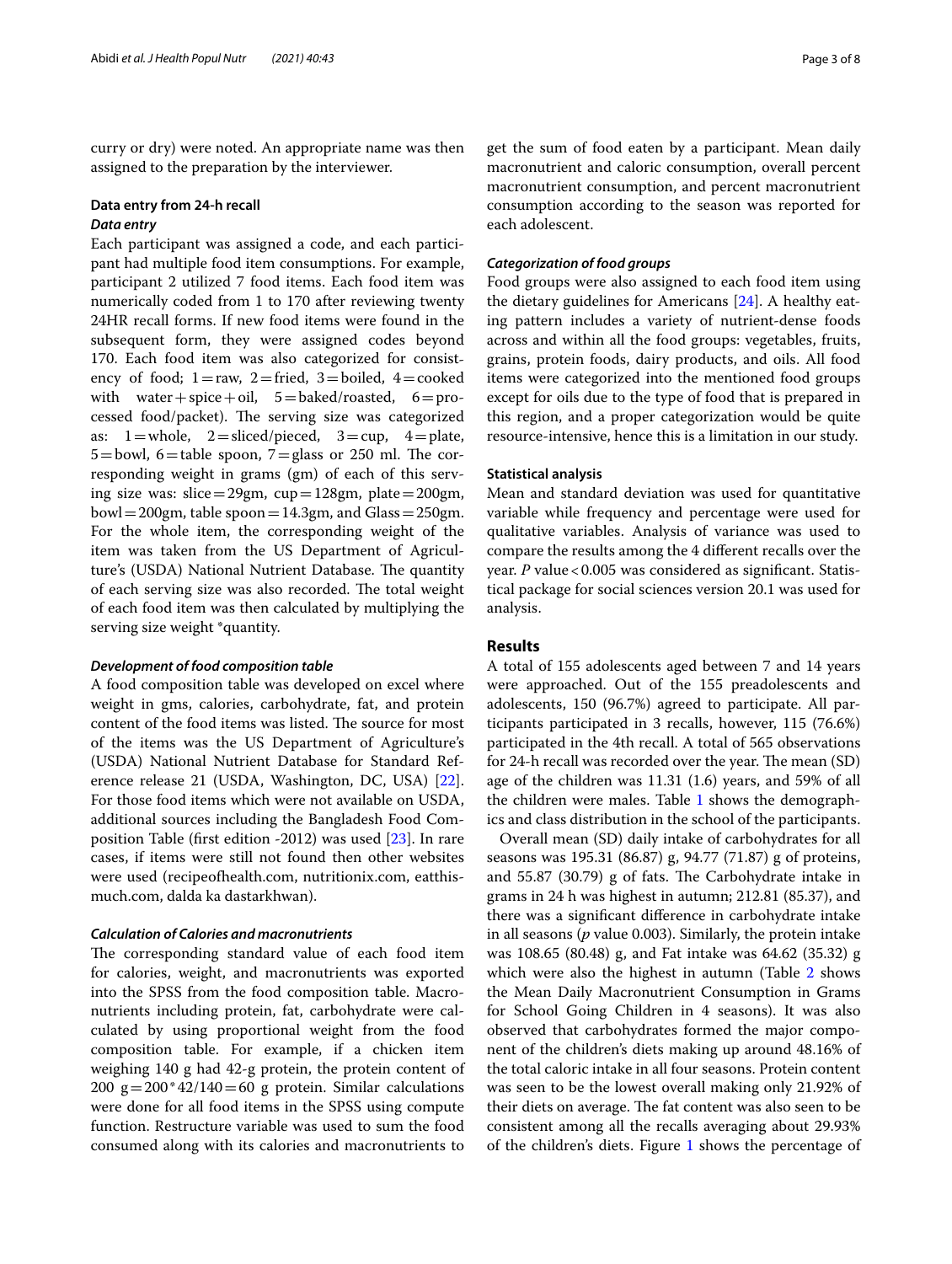<span id="page-4-0"></span>**Table 1** Demographics of the adolescent school children  $(N = 150)$ 

|                | n(%)      |
|----------------|-----------|
| Mean age (SD)  | 11.3(1.6) |
| Age groups     |           |
| 7-10 years     | 46 (30.7) |
| $11-14$ years  | 99 (66)   |
| Gender         |           |
| Boys           | 88 (58.6) |
| Girls          | 61(41.3)  |
| Class          |           |
| Ш              | 27(18)    |
| IV             | 28 (18.7) |
| V              | 34 (22.7) |
| V <sub>1</sub> | 29 (19.3) |
| VII            | 32 (21.4) |

macronutrient component eaten by an adolescent in 24 h in the 4 recalls.

The mean (SD) daily caloric intake was  $1517$  (644) g. Overall, the highest source of calories was from Carbohydrate 781 (347) Kcal, followed by fat 502 (277) Kcal and protein 379 (287) Kcal. The percent energy derived from these macronutrients was 47% from carbohydrates, 23% from protein, and 30% from fat. The Carbohydrate caloric intake in 24 h was highest in the autumn; 851.25 (341.46) Kcal, and there was a signifcant diference in carbohydrate intake in all seasons (*p* value 0.003). Similarly, the protein 434.59 (321.91) Kcal and Fat intake 581.62 (317.86) Kcal was also the high-est in autumn. Table [3](#page-5-0) shows the Mean Daily Caloric Intake from Macronutrients of School Going Children in 4 seasons.

We also stratifed the 24-h dietary intake according to various food groups which reported that most of the food items consumed during the four seasons belonged to the discretionary food group (31.3%) while the food group least consumed was milk and dairy products (3.4%). Other food groups consumed included meat, poultry, pulses, and nuts (22.3%), grains (15.6%), fruits

<span id="page-4-1"></span>**Table 2** Mean Daily Macronutrient Consumption in Grams for school going adolescents in the 4 seasons of a year (*N*=150)

|                  | Average of 4 recalls<br>Mean (SD) | Recall 1 (winter)<br>Mean (SD) | Recall 2 (summer)<br>Mean (SD) | Recall 3 (autumn)<br>Mean (SD) | Recall 4 (spring)*<br>Mean (SD) | p value** |
|------------------|-----------------------------------|--------------------------------|--------------------------------|--------------------------------|---------------------------------|-----------|
| Carbohydrate (q) | 195.31 (86.87)                    | 200.99 (91.59)                 | 177.02 (84.39)                 | 212.81 (85.37)                 | 189.08 (81.32)                  | 0.003     |
| Protein (q)      | 94.77 (71.87)                     | 98.93 (75.95)                  | 78.9 (52.47)                   | 108.65 (80.48)                 | 92.1 (73.17)                    | 0.003     |
| Fat $(q)$        | 55.87 (30.79)                     | 59.99(35.38)                   | 46.11 (21.11)                  | 64.62 (35.32)                  | 51.89 (24.08)                   | < 0.001   |

\**n*=115, as 35 participants had lost to follow-up, mainly had left school

\*\**p* value is between the 4 recalls

<span id="page-4-2"></span>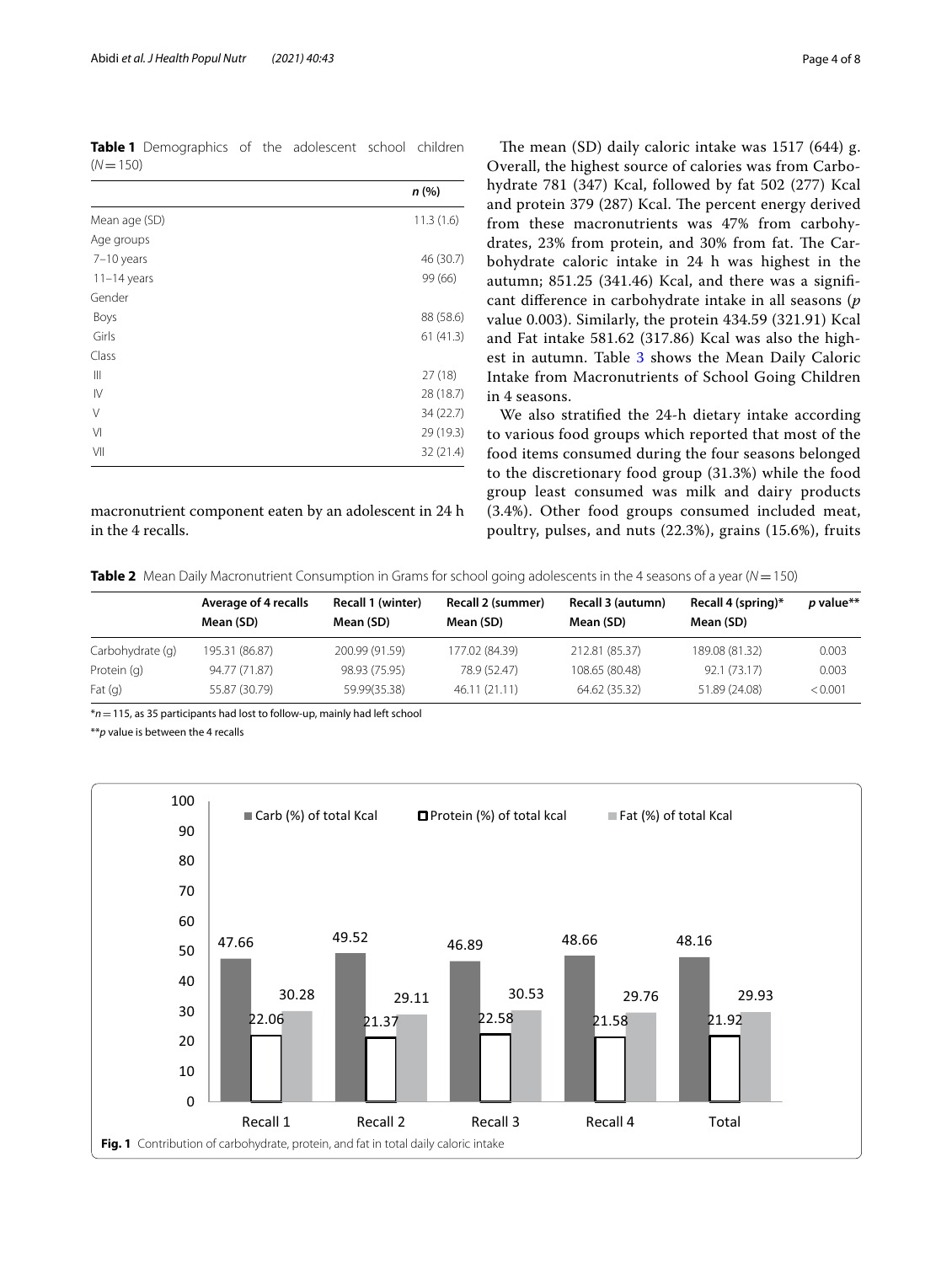<span id="page-5-0"></span>

| Table 3 Mean daily caloric intake from macronutrients of school going adolescents in the 4 seasons of a year (N=150) |  |
|----------------------------------------------------------------------------------------------------------------------|--|
|----------------------------------------------------------------------------------------------------------------------|--|

|                                                | Average of 4<br>recalls | Recall 1 (winter) | <b>Recall 2</b><br>(summer) | <b>Recall 3</b><br>(autumn) | Recall 4 (spring)* | <i>F</i> statistic value | <i>p</i> value** |
|------------------------------------------------|-------------------------|-------------------|-----------------------------|-----------------------------|--------------------|--------------------------|------------------|
|                                                |                         | Mean (SD)         | Mean (SD)                   | Mean (SD)                   | Mean (SD)          |                          |                  |
| Calories from car-<br>bohydrate (Kcal)         | 781 (347)               | 803.97 (366.36)   | 708.07 (337.57)             | 851.25 (341.46)             | 756.34 (325.28)    | 4.766                    | 0.003            |
| Calories from<br>protein (Kcal)                | 379 (287)               | 395.71 (303.82)   | 315.6 (209.9)               | 434.59 (321.91)             | 368.4 (292.68)     | 4.627                    | 0.003            |
| Calories from fat<br>(Kcal)                    | 502 (277)               | 539.87 (318.46)   | 415 (189.95)                | 581.62 (317.86)             | 466.99 (216.7)     | 11.212                   | < 0.001          |
| Overall total mean<br>caloric intake<br>(Kcal) | 1517 (644)              | 1590 (720)        | 1327 (521)                  | 1698 (691)                  | 1454 (541)         | 9.967                    | < 0.001          |

\**n*=115, as 35 participants had lost to follow-up, mainly had left school

\*\**p* value is between the 4 recalls



<span id="page-5-1"></span>(14.0%), and vegetables (13.4%). (Fig. [2](#page-5-1). demonstrates the various food groups).

### **Discussion**

The dietary assessment reported carbohydrates as the major component of diet in adolescents followed by proteins and fat; a pattern similar across all 4 seasons in this study. The Caloric consumption follows a similar fashion. More diet is taken in the month of autumn compared to other seasons. Discretionary and meat group constitutes more than half of the food intake of these adolescents while fruits and vegetables constitute around one-fourth of the 24 h intake.

The adolescent period holds great importance as it is marked by a rapid physical and cognitive growth which depends upon satisfactory nutrition. Yannakoulia et al. reported a signifcantly higher energy intake  $(82 \pm 31 \text{ kcal})$  in spring/summer season vs the autumn/ winter season in 3–18-year-old Greek children, however, there was no signifcant diference when the adolescent group was compared exclusively [[25\]](#page-7-22). Arsenault, Joanne

et al. and Mitchikpe et al. also reported no signifcant seasonality in energy or nutrient intake [[26,](#page-7-23) [27\]](#page-7-24). In Contrast, Huong, Le Thi et al. reported a significant seasonal variation in total energy intake  $(p < 0.01)$  with highest in autumn (1259.3 kcal) and lowest in summer (996.9 kcal) among Northern Vietnamese children. The intake of carbohydrates, protein, and lipids among children was also highest in autumn as compared to other seasons ( $p < 0.05$ ) [[28\]](#page-7-25). Several other studies exist offering reports on seasonal caloric and nutrient consumption with inconsistent results [[29](#page-7-26)[–34](#page-7-27)]. However, it should be noted that most of these studies were not carried out exclusively on the adolescent population. Furthermore, they compared the nutritional status only between two seasons: winter vs summer or pre-harvest vs post-harvest. This may explain the diferences in our study as we reported that the highest caloric and macronutrient intake was noted in autumn while the least was noted in the summer out of the four seasons with signifcant seasonality noted in macronutrient consumption. Other factors which may infuence nutrient intake could be several; changes in the level of activity during various seasons, vacations and even access to nutritious food at home or school depending on the socioeconomic status of the family, all which may have played a signifcant role in determining the results of our study [[35](#page-7-28), [36\]](#page-8-0).

The adolescent period is marked by rapid growth. While females attain their adult height during this time, males continue to gain height and muscle mass [\[37](#page-8-1)]. FAO suggests that a recommended daily allowance of caloric intake should be 2326 kcal for girls and 2824 kcal for boys. The average total caloric intake in this study fell well below the recommended caloric intake of children of the same age. Studies reporting caloric intake among school-going adolescents are very limited, most likely as caloric intake is a complex method for reporting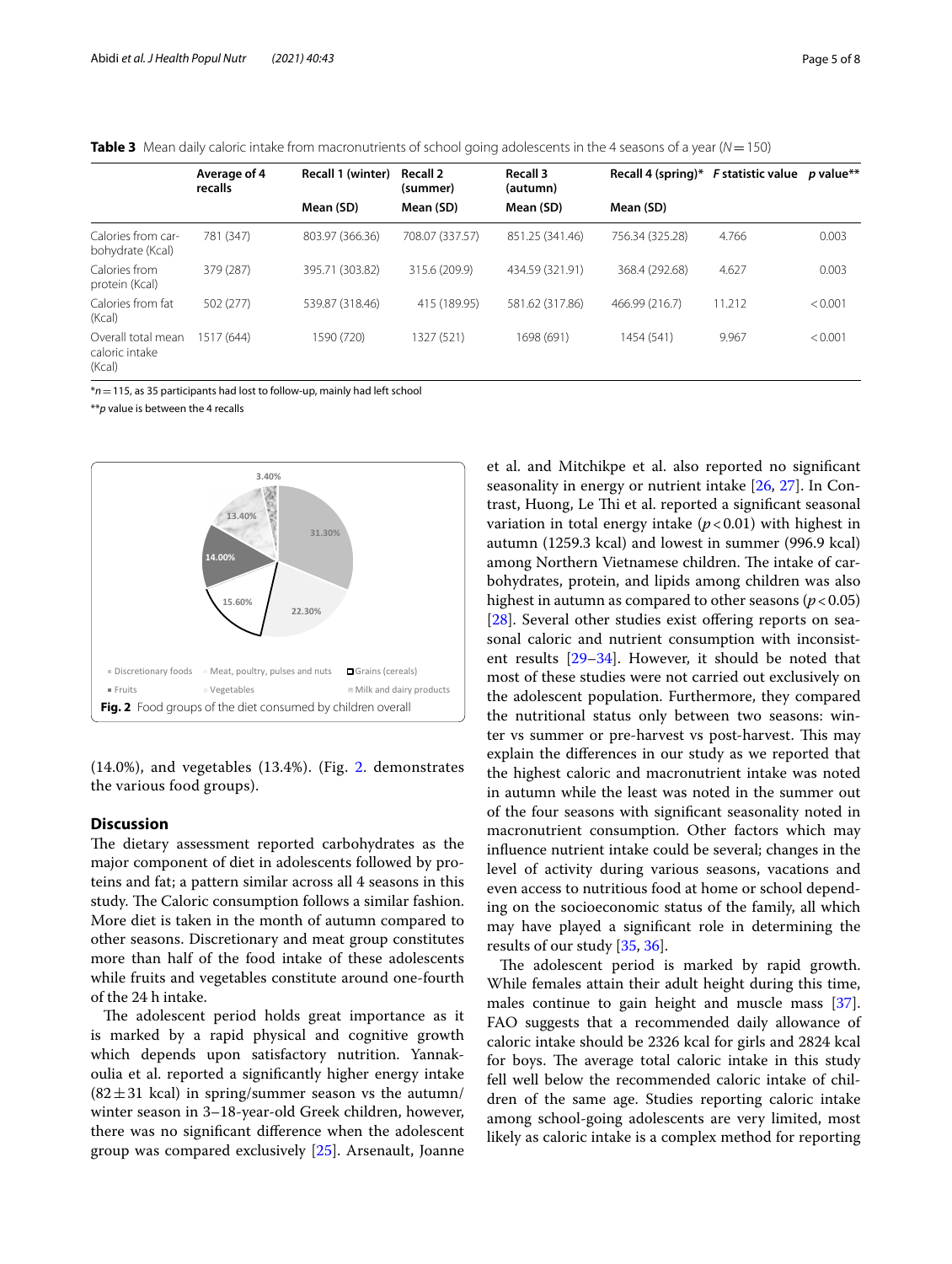under-nutrition among adolescents, however, other indices, such as Body Mass Index (BMI), have widely been used  $[38-40]$  $[38-40]$ . The findings of caloric intake in our results were consistent with other studies carried out in various developing countries facing a similar crisis of malnutrition. A study carried out in India reported that the mean intake of calories varied from  $1512 \pm 532$  kcal for pre-adolescent to  $1742 \pm 660$  kcal for post-adolescence [[41\]](#page-8-4). A study carried out in Punjab, Pakistan among adolescent girls showed that around 70% of the adolescent females were taking less than half the daily recommended intake of calories  $[42]$  $[42]$ . The reason for this suboptimal caloric intake in preadolescents and adolescents could be the suboptimal availability of food at home due to high cost in a middle to higher income earning neighborhood [[43\]](#page-8-6). Secondly, higher use of discretionary food and less of healthy food might also be responsible for inadequate caloric intake [\[44\]](#page-8-7).

The acceptable macronutrient distribution range (AMDR) for carbohydrates, proteins, and fats is 45–65%, 10–30%, and 25–35%, respectively, among adolescents [[45](#page-8-8)]. Our study, though reports a decreased mean caloric intake, reported that the proportional intake of carbohydrates, proteins, and fats was 48.16%, 28.12%, and 29.93%, respectively, which was within the acceptable ranges. A cross-sectional study carried out including more than 11,000 school-going children in Pakistan found a low intake of proteins and fats but a high intake of carbohydrates as compared to the guidelines [\[46](#page-8-9)]. Studies report that being underweight or overweight is linked to socioeconomic status refected by public sector schools or schools for the children of the afuent, as those in affluent schools tend to be overweight, and those in public sector schools tend to be underweight [\[40](#page-8-3), [47](#page-8-10)]. Those from a lower socioeconomic class may have a higher proportion of carbohydrates in their diet as proteins from meat may be more costly. Additionally, introduction of discretionary food in this age group in recent years may have also increased carbohydrate consumption as seen worldwide.

A discretionary food is defned as food that is not necessary to fulfll the nutrient requirement and is consumed for enjoyment  $[44]$  $[44]$ . This has led to an increased proportion of carbohydrates, salts, and fat intake contributing to the burden of obesity. Majority of the nutrients consumed in this study were from the discretionary food groups. This was followed by meat while the least came from dairy products. There is scarce data on the pattern of consumption of discretionary foods in adolescents in Pakistan, however, studies from other countries show a similar trend. A study carried out in India on 1026 adolescents showed that around 70% of participants reported eating energy-dense snacks and 47% consumed three or more energy-dense beverages. Additionally, around 30% and 45% of the participants had no intake of vegetables and fruits, respectively [\[48](#page-8-11)]. Several other studies from both, developed and developing nations, have noticed a similar rise in intake of this food group [\[44](#page-8-7), [49–](#page-8-12)[52](#page-8-13)].

This study holds strength as it reports 24-h recalls at 4 diferent seasons in a year in the same participants with a follow-up of 76% at the time of the 4th recall. Our study reported signifcant seasonal variations of both, macronutrient and caloric intake, an aspect that lacks in most studies. A food composition table for adolescents was also developed as part of this study addressing the local and cultural components of the diet. However, our study also has limitations. Firstly, factors including maternal education, socioeconomic status, and physical activity can infuence the results which were not considered. Secondly, the variation in intake in diferent seasons is based on a single days' recall of intake instead of the typical 2–3-day recall. However, our results seem consistent with fndings of other studies therefore we are confdent in our results. It was also a single-centered study; hence the results cannot be generalized to the entire population of Karachi, however, it sheds light on the variability of macronutrient intake by season among school-going children which has not been captured by other studies in the region.

#### **Conclusion**

The study reports a suboptimal food intake among this group of school-going adolescents, which is less than the standard daily allowance of>2000 cal/day. It shows signifcant seasonality in caloric and macronutrient intake. The highest source of calories was from carbohydrates. The highest consumption of food (more energy production) was in autumn and the least in summer. The study also reported high consumption of the discretionary food group and low intake of fruits and vegetables among adolescents.

#### **Abbreviations**

FFQ: Food frequency questionnaires; USDA: US Department of Agriculture's; Kcal: Kilocalories.

#### **Acknowledgements**

We acknowledge all the children who participated in this study and the school administration which provided their full support during the conduct of the study. We also acknowledge the services of Ms. Mehwish who helped in devising the food composition table.

#### **Authors' information**

AA is a practicing internist with an interest in adolescent health education and cardiovascular diseases.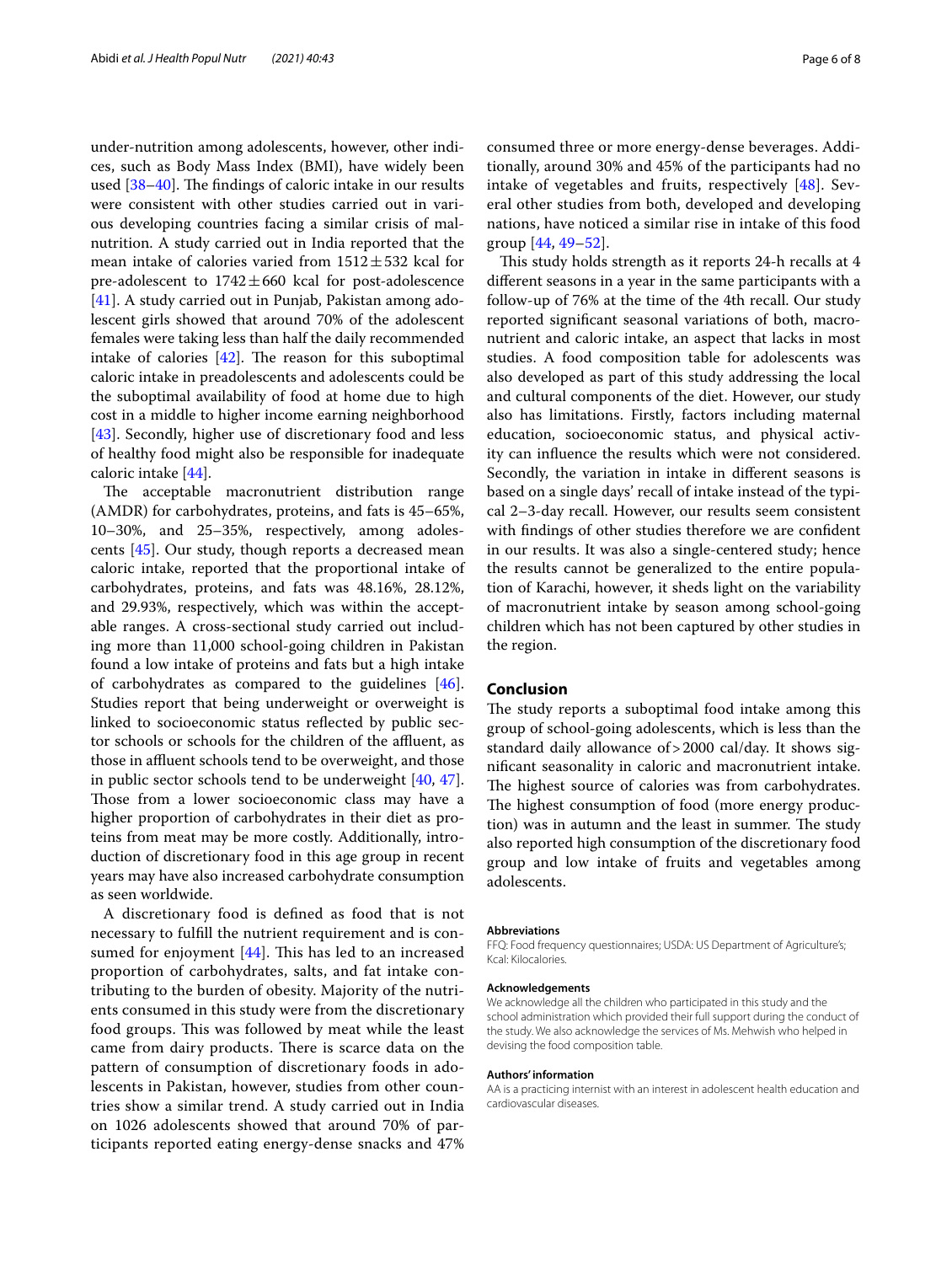#### **Authors' contributions**

AA wrote the protocol, attained ethical approvals, and funding. RI and AA conceived the idea and designed the study. SS and AG were involved in the implementation of the study wrote the frst draft of the manuscript RI designed the study and provided supervision overall. All authors have read and approved this study protocol paper.

#### **Funding**

No funding was involved.

#### **Availability of data and materials**

The datasets generated and/or analyzed during the current study are not publicly available due to institutional policy but are available from the corresponding author, aysha.almas@aku.edu on reasonable request.

#### **Declarations**

#### **Ethics approval and consent to participate**

Ethical approval from the Ethical review committee(2488-Med-ERC-13), Aga Khan University was taken before commencement of the study. Informed consent from the children`s parents and assent from the children was taken.

#### **Consent for publication**

Not applicable.

#### **Competing interests**

The authors declare that they have no competing interests.

#### **Author details**

<sup>1</sup> Aga Khan Medical College, Karachi, Pakistan. <sup>2</sup> Department of Medicine, Aga Khan University, Stadium Road, Karachi, Pakistan. <sup>3</sup> Health Department, Government of Baluchistan, Chaghi, Pakistan. <sup>4</sup>Department of Community Health Sciences, Aga Khan University, Karachi, Pakistan.

# Received: 29 March 2021 Accepted: 1 October 2021

#### **References**

- <span id="page-7-0"></span>1. Galler JR, Koethe JR, Yolken RH. Neurodevelopment: the impact of nutrition and infammation during adolescence in low-resource settings. Pediatrics. 2017;139(Suppl 1):S72–84.
- <span id="page-7-1"></span>2. Organization WH. Malnutrition 2020, Apirl 1st. [https://www.who.int/](https://www.who.int/news-room/fact-sheets/detail/malnutrition) [news-room/fact-sheets/detail/malnutrition](https://www.who.int/news-room/fact-sheets/detail/malnutrition).
- <span id="page-7-2"></span>3. UNICEF GoPa. National Nutritional Survey 2018. June 2019.
- <span id="page-7-3"></span>4. Diet, nutrition and the prevention of chronic diseases. World Health Organ Tech Rep Ser. 2003;916:i-viii, 1–149, backcover.
- <span id="page-7-4"></span>5. Truthmann J, Mensink GB, Richter A. Relative validation of the KiGGS Food Frequency Questionnaire among adolescents in Germany. Nutr J. 2011;10:133.
- <span id="page-7-9"></span>6. Pritchard JM, Seechurn T, Atkinson SA. A food frequency questionnaire for the assessment of calcium, vitamin D and vitamin K: a pilot validation study. Nutrients. 2010;2(8):805–19.
- 7. Gersovitz M, Madden JP, Smiciklas-Wright H. Validity of the 24-hr. dietary recall and seven-day record for group comparisons. J Am Diet Assoc. 1978;73(1):48–55.
- <span id="page-7-5"></span>8. Kristal AR, Andrilla CH, Koepsell TD, Diehr PH, Cheadle A. Dietary assessment instruments are susceptible to intervention-associated response set bias. J Am Diet Assoc. 1998;98(1):40–3.
- <span id="page-7-6"></span>9. Frank GC. Taking a bite out of eating behavior: food records and food recalls of children. J Sch Health. 1991;61(5):198–200.
- <span id="page-7-7"></span>10. Rockett HR, Breitenbach M, Frazier AL, Witschi J, Wolf AM, Field AE, et al. Validation of a youth/adolescent food frequency questionnaire. Prev Med. 1997;26(6):808–16.
- <span id="page-7-8"></span>11. Field AE, Peterson KE, Gortmaker SL, Cheung L, Rockett H, Fox MK, et al. Reproducibility and validity of a food frequency questionnaire among fourth to seventh grade inner-city school children: implications of age and day-to-day variation in dietary intake. Public Health Nutr. 1999;2(3):293–300.
- <span id="page-7-10"></span>12. Thompson A, Bailey MA, Michael AE, Unwin RJ. Efects of changes in dietary intake of sodium and potassium and of metabolic acidosis on 11beta-hydroxysteroid dehydrogenase activities in rat kidney. Exp Nephrol. 2000;8(1):44–51.
- <span id="page-7-11"></span>13. Moore HJ, Ells LJ, McLure SA, Crooks S, Cumbor D, Summerbell CD, et al. The development and evaluation of a novel computer program to assess previous-day dietary and physical activity behaviours in school children: the Synchronised Nutrition and Activity Program (SNAP). Br J Nutr. 2008;99(6):1266–74.
- <span id="page-7-12"></span>14. Wong SS, Boushey CJ, Novotny R, Gustafson DR. Evaluation of a computerized food frequency questionnaire to estimate calcium intake of Asian, Hispanic, and non-Hispanic white youth. J Am Diet Assoc. 2008;108(3):539–43.
- <span id="page-7-13"></span>15. Rockett HR, Colditz GA. Assessing diets of children and adolescents. Am J Clin Nutr. 1997;65(4 Suppl):1116S-S1122.
- 16. Thompson FE, Byers T. Dietary assessment resource manual. J Nutr. 1994;124(11 Suppl):2245S-S2317.
- <span id="page-7-14"></span>17. Willett W. Nutritional epidemiology. Oxford University Press; 1990.
- <span id="page-7-15"></span>18. Hakeem R, Thomas J, Badruddin SH. Food habits and nutrient density of diets of Pakistani children living in diferent urban and rural settings. J Health Popul Nutr. 2002;20(3):255–63.
- <span id="page-7-16"></span>19 Rizwan A, Akhter J, Jafar TH. The association of sugar-sweetened beverage consumption and inadequate physical activity with overweight and obesity in school-going children and adolescents in Pakistan. Arch Dis Child. 2010;96(1):109–11.
- <span id="page-7-17"></span>20. Kucukerdonmez O, Rakıcıoglu N. The effect of seasonal variations on food consumption, dietary habits, anthropometric measurements and serum vitamin levels of University Students. Prog Nutr. 2018;20(2):165–75.
- <span id="page-7-18"></span>21. Hebert JR, Gupta PC, Bhonsle RB, Sinor PN, Mehta H, Mehta FS. Development and testing of a quantitative food frequency questionnaire for use in Gujarat, India. Public Health Nutr. 1999;2(1):39–50.
- <span id="page-7-19"></span>22. Gebhardt S, Lemar L, Haytowitz D, Pehrsson P, Nickle M, Showell B, et al. USDA national nutrient database for standard reference, release 21. United States Department of AgricultureAgricultural Research Service; 2008.
- <span id="page-7-20"></span>23. Islam SN, Khan M, Islam N, Akhtaruzzaman M. Food composition tables and database for Bangladesh with special reference to selected ethnic foods. University of Dhaka; 2012.
- <span id="page-7-21"></span>24. DeSalvo KB, Olson R, Casavale KO. Dietary guidelines for Americans. JAMA. 2016;315(5):457–8.
- <span id="page-7-22"></span>25. Yannakoulia M, Drichoutis AC, Kontogianni MD, Magkanari F. Seasonrelated variation in dietary recalls used in a paediatric population. J Hum Nutr Diet. 2010;23(5):489–93.
- <span id="page-7-23"></span>26 Arsenault JE, Nikiema L, Allemand P, Ayassou KA, Lanou H, Moursi M, et al. Seasonal diferences in food and nutrient intakes among young children and their mothers in rural Burkina Faso. J Nutr Sci. 2014;3:e55-e.
- <span id="page-7-24"></span>27. Mitchikpe CES, Dossa RAM, Ategbo EAD, Van Raaij JMA, Kok FJ. Seasonal variation in food pattern but not in energy and nutrient intakes of rural Beninese school-aged children. Public Health Nutr. 2009;12(3):414–22.
- <span id="page-7-25"></span>28. Huong LT, Xuan LTT, Phuong LH, Huyen DTT, Rocklöv J. Diet and nutritional status among children 24–59 months by seasons in a mountainous area of Northern Vietnam in 2012. Glob Health Action. 2014;7:23121.
- <span id="page-7-26"></span>29. Ma Y, Olendzki BC, Li W, Hafner AR, Chiriboga D, Hebert JR, et al. Seasonal variation in food intake, physical activity, and body weight in a predominantly overweight population. Eur J Clin Nutr. 2006;60(4):519–28.
- 30 Abizari A-R, Azupogo F, Nagasu M, Creemers N, Brouwer ID. Seasonality afects dietary diversity of school-age children in northern Ghana. PLoS ONE. 2017;12(8):e0183206-e.
- 31. Graham MA. Seasonal dietary stress in Peruvian children. J Trop Pediatr. 2003;49(1):24–7.
- 32. Cullen KW, Liu Y, Thompson D. Diet and physical activity in African-American girls: seasonal diferences. Am J Health Behav. 2017;41(2):171–8.
- 33. Marti-Soler H, Guessous I, Gaspoz JM, Metcalf P, Deschamps V, Castetbon K, et al. Seasonality of nutrient intake—an analysis including over 44,000 participants in 4 countries. Clin Nutr ESPEN. 2017;21:66–71.
- <span id="page-7-27"></span>34. Stelmach-Mardas M, Kleiser C, Uzhova I, Peñalvo JL, La Torre G, Palys W, et al. Seasonality of food groups and total energy intake: a systematic review and meta-analysis. Eur J Clin Nutr. 2016;70(6):700–8.
- <span id="page-7-28"></span>35. von Hippel PT, Powell B, Downey DB, Rowland NJ. The efect of school on overweight in childhood: gain in body mass index during the school year and during summer vacation. Am J Public Health. 2007;97(4):696–702.